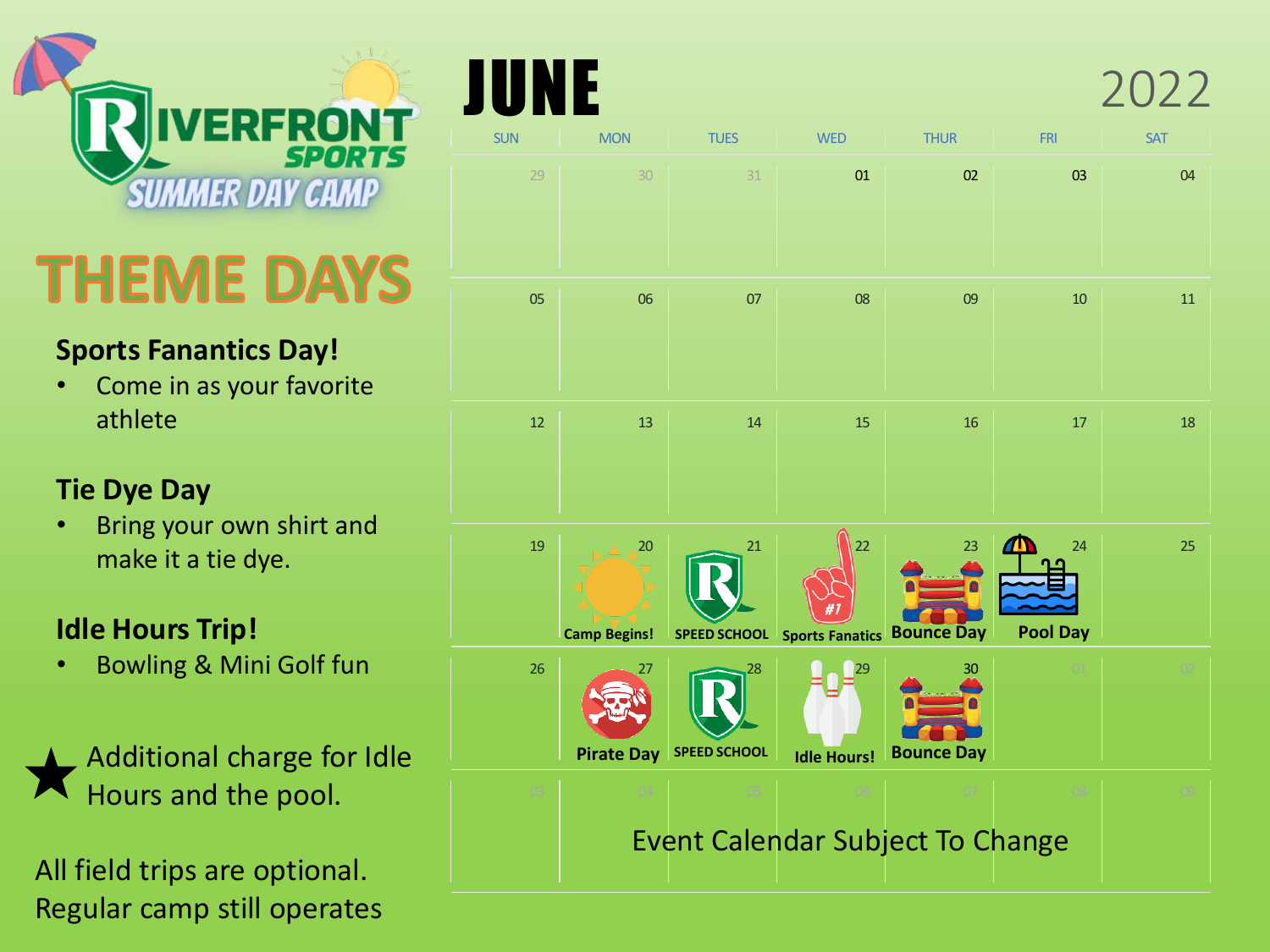#### **MMER DAY C** em e

# **DEFY Trampoline Park**

Take flight and bounce

## **Pajama Day!**

• Wear your favorite pajamas and bring a sleeping bag

# **Tie Dye Day!**

• Bring a shirt and transform it

## **Montage Water Park**

• Swim, Splash, Slide

## **Star Wars Day**

• Dress as any Star Wars character

## **Character Day**

• Dress like your favorite movie or TV character

# **Aquarium Trip**

• Visit to Electric City Aquarium



Additional charge for DEFY, Montage, Aquarium & Pool Days